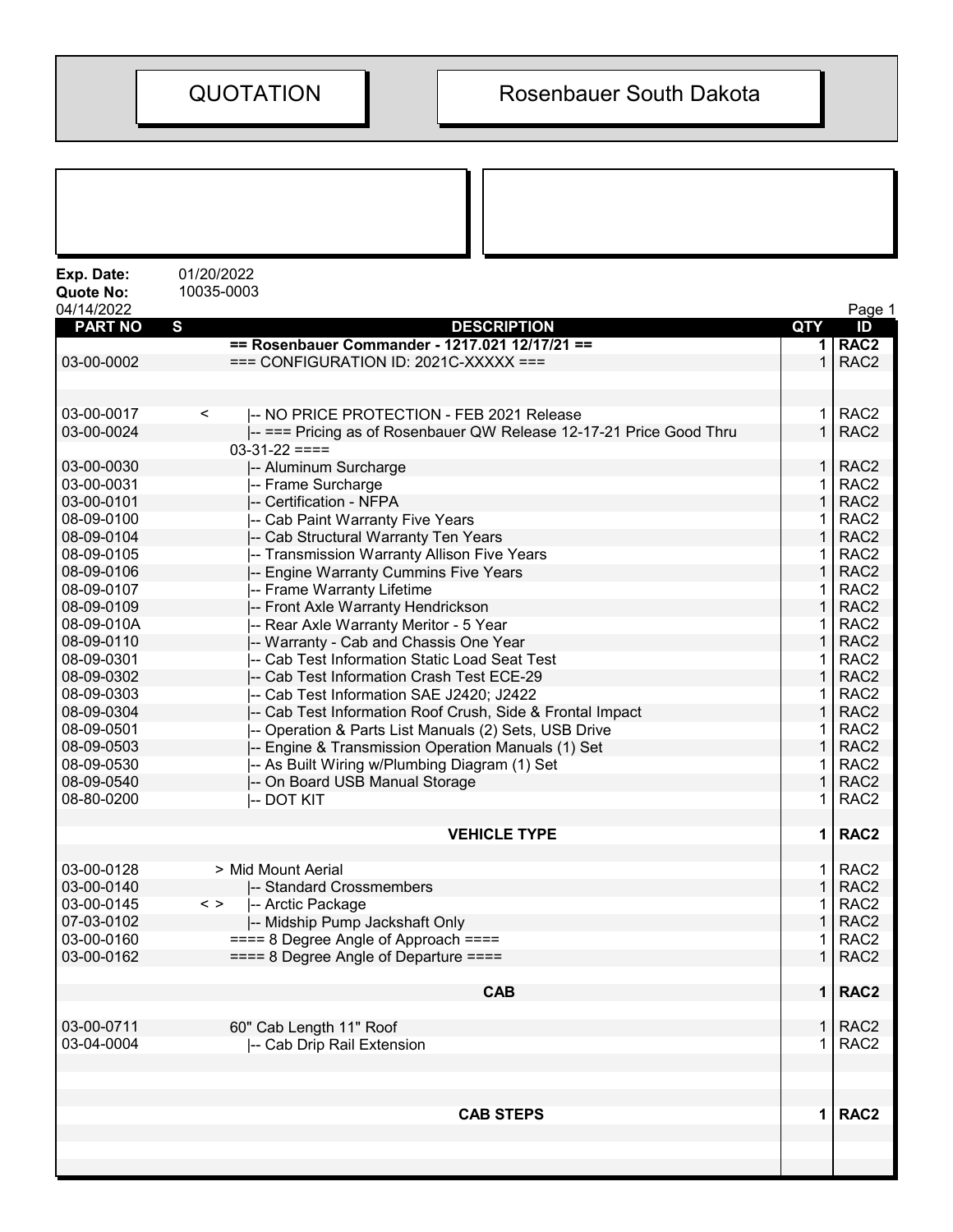| 04/14/2022     |                                                                        |                | Page 2           |
|----------------|------------------------------------------------------------------------|----------------|------------------|
| <b>PART NO</b> | S<br><b>DESCRIPTION</b>                                                | QTY            | ID               |
| 03-06-0003     | -- Stainless Steel Black                                               | 1.             | RAC <sub>2</sub> |
| 03-06-001D     | -- SS Steps Black w/Round Hole and Star Extrustion Lwr, Treadplate     | $\mathbf 1$    | RAC <sub>2</sub> |
|                | Middle                                                                 |                |                  |
|                |                                                                        |                |                  |
|                | <b>CAB DOORS</b>                                                       | $\mathbf 1$    | RAC <sub>2</sub> |
|                |                                                                        |                |                  |
| 03-06-1015     | -- Cab Entry Doors                                                     | 1.             | RAC <sub>2</sub> |
| 03-06-1025     | -- Full Length Cab Entry Doors                                         | $\mathbf{1}$   | RAC <sub>2</sub> |
|                |                                                                        |                |                  |
| 03-06-1500     | -- No Lower Door Kick Panel (No Overlay)                               | 1              | RAC <sub>2</sub> |
| 03-06-1071     | -- Cab Door Insulation - 4 Door Cab                                    | 1              | RAC <sub>2</sub> |
| 03-06-1110     | -- Cab Door Hardware Black (4)                                         |                | RAC <sub>2</sub> |
| 03-06-1120     | -- Cab Door Locks Manual                                               | 1              | RAC <sub>2</sub> |
| 03-06-1135     | -- Interior 1-Piece Door Panel Type Aluminum                           | 1              | RAC <sub>2</sub> |
| 03-06-1202     | -- Door Panel Finish Black Polyurethane                                | $\mathbf 1$    | RAC <sub>2</sub> |
| 03-06-1225     | -- Chevron, Reflective, Interior Cab Door - Scotchlite Red/Yellow<br>> | 1              | RAC <sub>2</sub> |
| 04-05-0112     | I-- Interior Handle Front Door Grab Handles - Red Powder Coat          | $\mathbf{1}$   | RAC <sub>2</sub> |
| 04-05-0152     | -- Interior Grab Handle Rear Door Chicago Style 34" Red Powder Coat    | 1              | RAC <sub>2</sub> |
|                |                                                                        |                |                  |
|                | <b>CAB GLASS</b>                                                       | $\mathbf 1$    | RAC <sub>2</sub> |
|                |                                                                        |                |                  |
|                |                                                                        |                |                  |
| 03-08-0101     | -- Windshield One Piece - COMMANDER                                    | 1.             | RAC <sub>2</sub> |
| 03-08-0102     | -- Windshield Wiper System Single Motor (2) Wipers - 3D Grille         | $\mathbf{1}$   | RAC <sub>2</sub> |
| 08-02-0135     | -- Windshield Wiper Activation Switch on Driver Panel                  | 1              | RAC <sub>2</sub> |
| 03-08-0116     | -- Window Driver Power                                                 | $\mathbf{1}$   | RAC <sub>2</sub> |
| 08-01-0301     | -- Power Window Activation, Respective Door                            | 1              | RAC <sub>2</sub> |
| 03-08-0118     | -- Window Officer Power                                                | 1              | RAC <sub>2</sub> |
| 03-08-0210     | -- Window Driver Crew Door Power                                       | 1              | RAC <sub>2</sub> |
| 03-08-0241     | -- Window Officer Crew Door Power                                      | $\mathbf{1}$   | RAC <sub>2</sub> |
| 03-08-0300     | -- Window Side Middle Driver Fixed 15.5W" x 21.5"H                     | 1              | RAC <sub>2</sub> |
| 03-08-0350     |                                                                        | $\mathbf 1$    | RAC <sub>2</sub> |
|                | -- Window Side Middle Officer Fixed 15.5"W x 21.5"H                    |                |                  |
|                | <b>CAB INTERIOR AND TRIM</b>                                           | 1              | RAC <sub>2</sub> |
|                |                                                                        |                |                  |
| 04-01-4999     | -- ====NO Vehicle Decontamination ADP-CC For Crew Cab Using            | 1.             | RAC <sub>2</sub> |
|                | AeroClave System====                                                   |                |                  |
| 04-01-0155     | -- ===11 Raised Cab 60" Interior Trim ===                              | 1.             | RAC <sub>2</sub> |
| 03-09-8010     | -- Cab Insulation Interior Ceiling                                     | $\mathbf{1}$   | RAC <sub>2</sub> |
| 03-09-8015     | -- Cab Insulation Engine Tunnel                                        | 1              | RAC <sub>2</sub> |
| 03-09-8013     | -- ===No Cab Insulation Fastening Pins===                              | $\mathbf 1$    | RAC <sub>2</sub> |
| 03-09-8017     | -- Cab Insulation Underbody, 54" & 60" Cab                             | 1.             | RAC <sub>2</sub> |
| 03-09-8013     | -- === No Cab Insulation Fastening Pins===                             | $\mathbf{1}$   | RAC <sub>2</sub> |
| 03-09-8020     | -- Cab Insulation Cab Damping                                          | 1              | RAC <sub>2</sub> |
| 04-01-1075     | -- Interior Trim Color Gray, 60"- 11" Roof                             | 1              | RAC <sub>2</sub> |
| 04-01-1120     | -- Interior Trim Color Gray Rear Wall 11" Roof                         |                | RAC <sub>2</sub> |
|                |                                                                        | 1              |                  |
| 04-02-1002     | -- Suspended Throttle and Brake Pedals                                 |                | RAC <sub>2</sub> |
| 04-02-1105     | -- Interior Floor Covering Color Black, 60"                            | 1              | RAC <sub>2</sub> |
| 04-02-1700     | -- Interior Trim Sun Visor Vinyl                                       | $\mathbf{1}$   | RAC <sub>2</sub> |
| 04-02-1798     | -- Cab Coating Interior Color                                          | 1              | RAC <sub>2</sub> |
| 05-01-1050     | -- Cab Coating Interior Black Polyurethane                             | $\mathbf{1}$   | RAC <sub>2</sub> |
|                | CAB DASH AND ENGINE TUNNEL - 60" LONG                                  | 1              | RAC <sub>2</sub> |
|                |                                                                        |                |                  |
| 04-03-1000     | -- Cab Dash & Engine Tunnel, Composite Dash                            | 1.             | RAC <sub>2</sub> |
| 04-03-1020     | -- Cab Dash & Engine Tunnel Coating Black Polyurethane<br>>            | $\mathbf{1}$   | RAC <sub>2</sub> |
|                |                                                                        |                |                  |
|                | <b>CUSTOM CONSOLE</b>                                                  |                | 1   RAC2         |
|                |                                                                        |                |                  |
| 04-04-1100     | -- Havis Console                                                       | 1.             | RAC <sub>2</sub> |
|                |                                                                        |                |                  |
| 04-04-1102     | -- Havis Console - Custom Configuration<br>>                           | 1              | RAC <sub>2</sub> |
| 04-04-1116     | -- Black Blank Plate<br>>                                              | 1              | RAC <sub>2</sub> |
| 04-04-1134     | -- Black Plates with (2) Power Point & (1) Dual USB Power Point<br>>   | 2              | RAC <sub>2</sub> |
| 04-04-1151     | -- Open Assy Box<br>>                                                  | $\overline{2}$ | RAC <sub>2</sub> |
|                |                                                                        |                |                  |
|                |                                                                        |                |                  |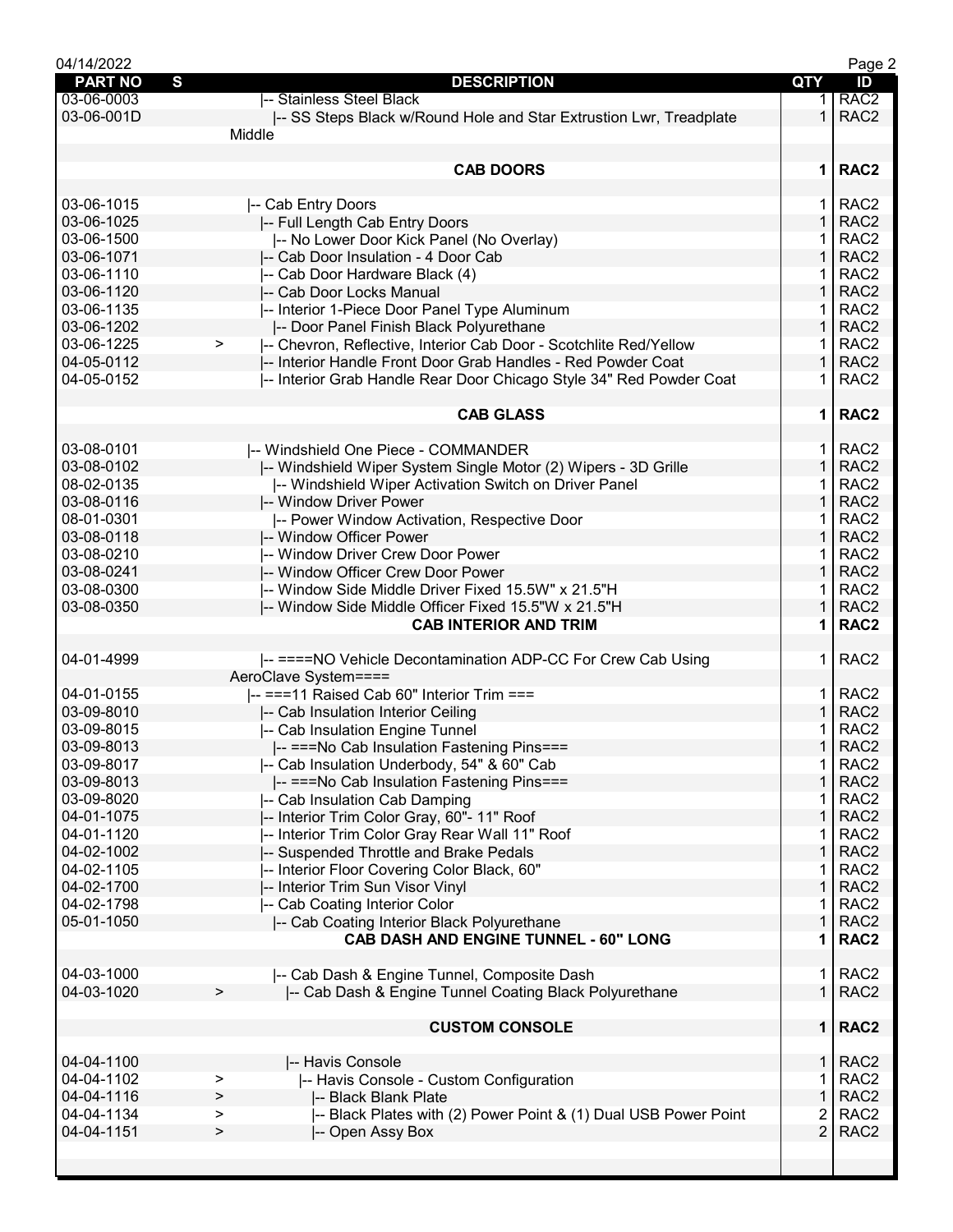| 04/14/2022     |                          |                                                                      |                | Page 3           |
|----------------|--------------------------|----------------------------------------------------------------------|----------------|------------------|
| <b>PART NO</b> | S                        | <b>DESCRIPTION</b>                                                   | <b>QTY</b>     | ID               |
| 04-04-1161     | $\, > \,$                | -- Cup Holder, Dual                                                  | $\overline{2}$ | RAC <sub>2</sub> |
| 04-04-1176     | $\geq$                   | -- Black Plate for Siren                                             | 1              | RAC <sub>2</sub> |
| 04-04-1181     | $\geq$                   | -- Black Plate for Traffic Advisor                                   | 1              | RAC <sub>2</sub> |
| 04-04-1201     | >                        | -- Black Plate for AM/FM Radio                                       | 1              | RAC <sub>2</sub> |
| 08-01-0140     |                          | -- Instrumentation Panel Inlay - Job Color                           | 1              | RAC <sub>2</sub> |
|                | >                        |                                                                      |                |                  |
|                |                          |                                                                      |                |                  |
|                |                          | <b>CAB EXTERIOR - 60"</b>                                            | $\mathbf 1$    | RAC <sub>2</sub> |
|                |                          |                                                                      |                |                  |
|                |                          | <b>CAB HEADER - HEAT AND AC</b>                                      | 1              | RAC <sub>2</sub> |
|                |                          |                                                                      |                |                  |
| 03-08-4000     |                          | Cab Header / Heating and AC                                          | 1.             | RAC <sub>2</sub> |
| 05-02-0010     | >                        | -- Heating w/ Air Conditioning, Overhead, VMUX                       | $\mathbf{1}$   | RAC <sub>2</sub> |
| 05-01-6010     | ➤                        | -- Cab Paint A/C Condenser on Roof                                   | 1              | RAC <sub>2</sub> |
| 05-02-0047     |                          | -- Heater Hose - Silicone                                            | 1              | RAC <sub>2</sub> |
| 05-02-0053     |                          |                                                                      | 1.             | RAC <sub>2</sub> |
|                |                          | -- ===== No Additional HVAC Requirements====                         |                |                  |
| 05-02-0200     |                          | -- A/C Condenser Location Roof Mount Mid Center                      | $\mathbf{1}$   | RAC <sub>2</sub> |
| 05-02-0600     | >                        | -- Rosenbauer CleanAir Cab Recirculation Air Scrubber                | 1              | RAC <sub>2</sub> |
| 05-02-0799     | $\geq$                   | -- ======No Auxiliary Roof Mounted A/C Coleman Roughneck 13.5K       | $\mathbf 1$    | RAC <sub>2</sub> |
|                |                          | $=====$                                                              |                |                  |
| 08-02-0121     |                          | -- Heat & A/C Activation VISTA, Rear Crew Manual                     | 1 <sup>1</sup> | RAC <sub>2</sub> |
| 08-02-0100     |                          | -- Rear Crew Controls Manual - Located Overhead Center               | 1              | RAC <sub>2</sub> |
|                |                          | <b>SEATS</b>                                                         | $\mathbf{1}$   | RAC <sub>2</sub> |
|                |                          |                                                                      |                |                  |
| 03-09-0105     |                          | I-- Seat Color Black/Red Seat Belt                                   | $\mathbf{1}$   | RAC <sub>2</sub> |
| 03-09-01X3     | $\geq$                   | -- Seat Driver 911 Seats Inc XL 10-Way Electric ABTS                 | 1              | RAC <sub>2</sub> |
| 03-09-000A     |                          |                                                                      | 1              | RAC <sub>2</sub> |
|                |                          | -- Single Retractor Seat Belt - Seats Inc                            |                |                  |
| 03-09-0121     |                          | -- Seat Back Non-SCBA                                                | 1              | RAC <sub>2</sub> |
| 03-09-02X3     |                          | -- Seat Mounting Driver Electric XL - Seats Inc                      | 1              | RAC <sub>2</sub> |
| 03-09-0902     |                          | -- Seat Material Turnout Tuff                                        | 1              | RAC <sub>2</sub> |
| 03-09-0920     |                          | -- Seat Logo Rosenbauer                                              | $\mathbf{1}$   | RAC <sub>2</sub> |
| 03-09-3010     |                          | -- Driver Seat Box Storage Compartment                               | 1.             | RAC <sub>2</sub> |
| 03-09-3236     | $\,>$                    | -- Seat Box Driver & Officer Storage Access Doors (2) Driver/Officer | $\mathbf{1}$   | RAC <sub>2</sub> |
|                |                          |                                                                      |                |                  |
| 03-09-024A     |                          | -- Seat Officer 911 XL Seats Inc Fixed ABTS                          | $\mathbf{1}$   | RAC <sub>2</sub> |
| 03-09-000A     |                          | -- Single Retractor Seat Belt - Seats Inc                            | 1              | RAC <sub>2</sub> |
| 03-09-011A     |                          | -- Seat Back SCBA Halo Center Cushion Release                        | 1              | RAC <sub>2</sub> |
| 03-09-02X5     |                          | -- Seat Mounting Officer Fixed XL Seats Inc                          | 1              | RAC <sub>2</sub> |
| 03-09-0310     |                          | $-$ ==== No Parade Panels ====                                       | $\mathbf{1}$   | RAC <sub>2</sub> |
|                |                          |                                                                      |                |                  |
| 03-09-0902     |                          | -- Seat Material Turnout Tuff                                        | $\mathbf{1}$   | RAC <sub>2</sub> |
| 03-09-0920     |                          | -- Seat Logo Rosenbauer                                              | $\mathbf{1}$   | RAC <sub>2</sub> |
| 03-09-3020     |                          | -- Officer Seat Box Storage Compartment                              | 1.             | RAC <sub>2</sub> |
|                |                          |                                                                      |                |                  |
| 03-09-033A     | >                        | -- Two (2) Outboard Rear Facing Seats - XL                           | 1              | RAC <sub>2</sub> |
| 03-09-035B     | $\lt$                    | -- Seat Crew Rear Facing Outer 911 Seats Inc XL Flip-Up ABTS         | $\overline{2}$ | RAC <sub>2</sub> |
| 03-09-000A     |                          | -- Single Retractor Seat Belt - Seats Inc                            | 2              | RAC <sub>2</sub> |
| 03-09-011A     |                          | -- Seat Back SCBA Halo Center Cushion Release                        | $\overline{2}$ | RAC <sub>2</sub> |
| 03-09-0310     |                          | $-$ ==== No Parade Panels ====                                       | $\overline{2}$ | RAC <sub>2</sub> |
| 03-09-038A     |                          | -- Seat Mounting Rear Facing Outer - XL Seats Inc.                   | $\overline{2}$ | RAC <sub>2</sub> |
| 03-09-0902     |                          | -- Seat Material Turnout Tuff                                        | 2              | RAC <sub>2</sub> |
| 03-09-0920     |                          | -- Seat Logo Rosenbauer                                              | $\overline{2}$ | RAC <sub>2</sub> |
|                |                          |                                                                      |                |                  |
|                |                          |                                                                      |                |                  |
| 03-09-041A     | >                        | -- Two (2) Center Forward Facing Seats - XL                          | 1              | RAC <sub>2</sub> |
| 03-09-055B     | $\overline{\phantom{0}}$ | -- Seat Crew Forward Facing Center 911 Seats Inc XL Flip-up          | 2              | RAC <sub>2</sub> |
| 03-09-000A     |                          | -- Single Retractor Seat Belt - Seats Inc                            | $\overline{2}$ | RAC <sub>2</sub> |
| 03-09-011A     |                          | -- Seat Back SCBA Halo Center Cushion Release                        | $\overline{2}$ | RAC <sub>2</sub> |
| 03-09-0310     |                          | -- ==== No Parade Panels ====                                        | $\overline{2}$ | RAC <sub>2</sub> |
| 03-09-057A     |                          | -- Seat Mounting Forward Facing Center - XL                          | 2              | RAC <sub>2</sub> |
| 03-09-0902     |                          | -- Seat Material Turnout Tuff                                        | $\overline{2}$ | RAC <sub>2</sub> |
| 03-09-0920     |                          | -- Seat Logo Rosenbauer                                              | $\overline{2}$ | RAC <sub>2</sub> |
|                |                          |                                                                      |                |                  |
|                |                          |                                                                      |                |                  |
|                |                          |                                                                      |                |                  |
|                |                          |                                                                      |                |                  |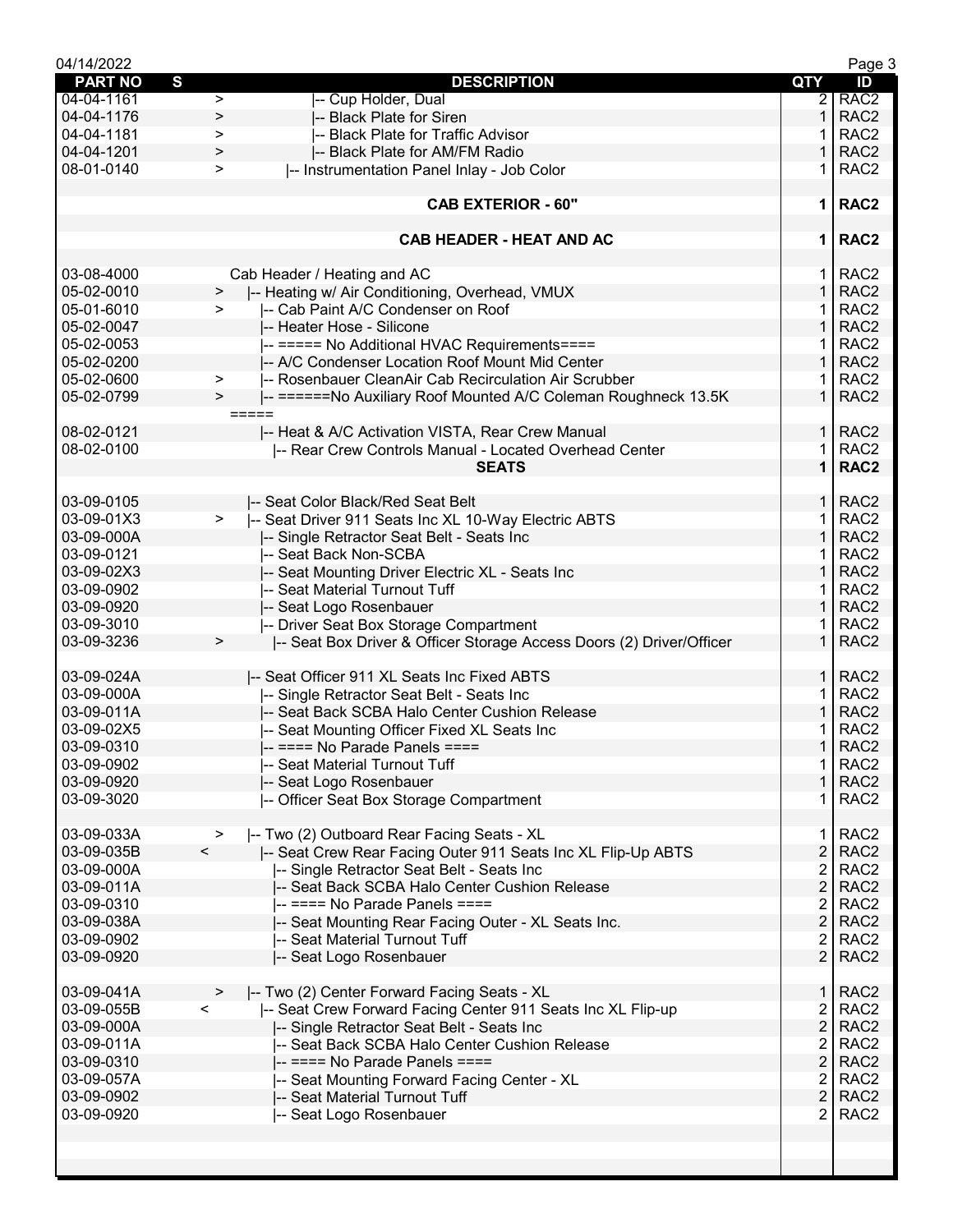| 04/14/2022               |   |               |                                                                                               |                | Page 4                               |
|--------------------------|---|---------------|-----------------------------------------------------------------------------------------------|----------------|--------------------------------------|
| <b>PART NO</b>           | S |               | <b>DESCRIPTION</b>                                                                            | QTY            | ID                                   |
| 03-09-3102               |   | $\,>$         | -- Seat Box Three (3) Forward Facing Seats                                                    |                | RAC <sub>2</sub>                     |
| 03-09-3210               |   | $\,>\,$       | -- Seat Box (60/54) Forward Facing Storage Access Cutout (2)<br>Driver/Officer Sides          | $\mathbf 1$    | RAC <sub>2</sub>                     |
| 03-09-3215               |   | >             | -- Seat Box (60) Forward Facing Storage Access Door (2) Driver/Officer<br>Sides               | 1 I            | RAC <sub>2</sub>                     |
| 03-09-4101               |   |               | -- Seat Box Doors Finish Match Cab Interior Coating                                           | $\mathbf{1}$   | RAC <sub>2</sub>                     |
| 03-09-4001               |   |               | -- Seat Box Finish - Match Cab Interior Coating                                               |                | RAC <sub>2</sub>                     |
|                          |   |               |                                                                                               |                |                                      |
| 04-05-1900               |   |               | -- Exterior Grab Handles 18" Aluminum                                                         | $\mathbf{1}$   | RAC <sub>2</sub>                     |
| 04-05-1931               |   |               | -- Exterior Grab Handles Black W/ Lighting                                                    | 1              | RAC <sub>2</sub>                     |
| 04-05-0252               |   |               | I-- Black Exterior Grab Handles with Red LED Lighting 18"                                     | 4              | RAC <sub>2</sub>                     |
| 08-01-0800               |   |               | -- Grab Handle LED Light Actvtn w/ Parking Brake                                              | 4              | RAC <sub>2</sub>                     |
| 04-05-2031               |   | >             | -- Additional Exterior Grab Handle - Black - Side Forward - Driver Side                       | $\mathbf 1$    | RAC <sub>2</sub>                     |
|                          |   |               | <b>CAB FRONT FASCIA</b>                                                                       |                | 1   RAC2                             |
| 04-08-0010               |   |               | ===== Traditional Front with Rectangular Headlamp Bezels =====                                | $\mathbf{1}$   | RAC <sub>2</sub>                     |
| 04-08-0103               |   |               | -- Front Grille, 3D Line-X Black Finish, Custom Backlit Name                                  |                | RAC <sub>2</sub>                     |
| 04-08-0026               |   |               | -- Wing Light Bezel - Line-X Black                                                            | 1              | RAC <sub>2</sub>                     |
| 04-08-0052               |   | $\langle$ >   | -- Department Name Laser Cut Center Grille Bar                                                |                | RAC <sub>2</sub>                     |
| 04-08-0053               |   |               | -- Grille Back Lighting - Red                                                                 | 1              | RAC <sub>2</sub>                     |
| 08-01-1502               |   | >             | -- Backlit Grille Bar Activation - VMux                                                       | 1              | RAC <sub>2</sub>                     |
| 04-08-0059               |   |               | -- ===== No Front Grille, Grille Glo =====                                                    | 1              | RAC <sub>2</sub>                     |
| 04-08-0080               |   |               | -- Front Grille Inlay - Commander - American Flag Honeycomb                                   | 1.             | RAC <sub>2</sub>                     |
|                          |   |               |                                                                                               |                |                                      |
| 06-03-2022               |   |               | -- Fluid Checks at Grille X15                                                                 | 1.             | RAC <sub>2</sub>                     |
| 08-00-050F               |   | $\geq$        | I-- Headlights, LED, Quad, with Rectangular Bezel - HiViz - Blacked Out Bezel                 | 1<br>1         | RAC <sub>2</sub><br>RAC <sub>2</sub> |
| 08-00-0521<br>08-01-0341 |   | >             | -- DRL & Wig Wag, Alternating Headlights - VMUX<br>-- Alternating Headlights Activate VISTA   | 1              | RAC <sub>2</sub>                     |
| 08-00-0540               |   | $\langle$ $>$ | -- Headlight Location - Upper Bucket                                                          | 1              | RAC <sub>2</sub>                     |
| 08-00-060B               |   |               | -- Front Turn Signals Whelen M6 LED (2) - Black Bezel                                         |                | RAC <sub>2</sub>                     |
| 08-00-0632               |   | $\langle$ >   | -- Turn Signal Located Upper Wings                                                            | $\mathbf{1}$   | RAC <sub>2</sub>                     |
| 08-00-060G               |   |               | -- Front Marker Lamps Face Mounted LED (Center 3 Lightings, 2 Corner) -<br><b>Black Bezel</b> |                | RAC <sub>2</sub>                     |
| 08-00-061B               |   |               | -- Side Marker Light LED - Black (2)                                                          | 1.             | RAC <sub>2</sub>                     |
| 08-01-0303               |   |               | -- Headlight & Marker Light Activated Rocker Switch Driver Panel                              | $\mathbf{1}$   | RAC <sub>2</sub>                     |
| 04-08-0154               |   |               | Cab Fender Stainless Steel - Black                                                            | 1              | RAC <sub>2</sub>                     |
| 04-09-0190               |   |               | ==== No Stainless-Steel Rear Wall Cap - pick to select ====                                   | 1              | RAC <sub>2</sub>                     |
| 04-09-0300               |   |               | Logo, Commander, Cab Sides                                                                    | 1              | RAC <sub>2</sub>                     |
| 04-10-0351               |   |               | Mud Flaps Front                                                                               | $\mathbf{1}$   | RAC <sub>2</sub>                     |
|                          |   |               | <b>CAB TILT</b>                                                                               | 1 <sup>1</sup> | RAC <sub>2</sub>                     |
| 05-00-0221               |   |               | Cab Tilt System - Heavy Duty w/ Manual Back Up                                                | 1.             | RAC <sub>2</sub>                     |
| 05-00-0021               |   |               | -- Cab Tilt Limit Switch                                                                      | 1              | RAC <sub>2</sub>                     |
| 05-00-0045               |   |               | -- Cab Tilt Lock Down Indicator                                                               | $\mathbf{1}$   | RAC <sub>2</sub>                     |
| 05-00-0100               |   |               | -- Cab Tilt Control Receptacle Temp                                                           | 1              | RAC <sub>2</sub>                     |
|                          |   |               | <b>REARVIEW MIRRORS</b>                                                                       | 1              | RAC <sub>2</sub>                     |
| 05-00-5005               |   |               | <b>Bus Style Mirrors</b>                                                                      |                | RAC <sub>2</sub>                     |
| 05-00-7175               |   | S <           | -- Ramco-Bus-Drv Dr Mt (BLKTX310-1750PHCHR)-Off Cwl Mt                                        | 1.<br>1        | RAC <sub>2</sub>                     |
|                          |   |               | (BLK310-1752-PHCHR)-H&R,H                                                                     |                |                                      |
| 08-01-0821               |   |               | -- Rearview Mirror Remote & Heat Switch Driver Panel                                          | $\mathbf{1}$   | RAC <sub>2</sub>                     |
|                          |   |               | <b>EXTERIOR CAB PAINT</b>                                                                     |                | $1$ RAC2                             |
| 05-01-5010               |   |               | Cab Paint Exterior Single Color                                                               | $\mathbf{1}$   | RAC <sub>2</sub>                     |
|                          |   |               |                                                                                               |                |                                      |
|                          |   |               |                                                                                               |                |                                      |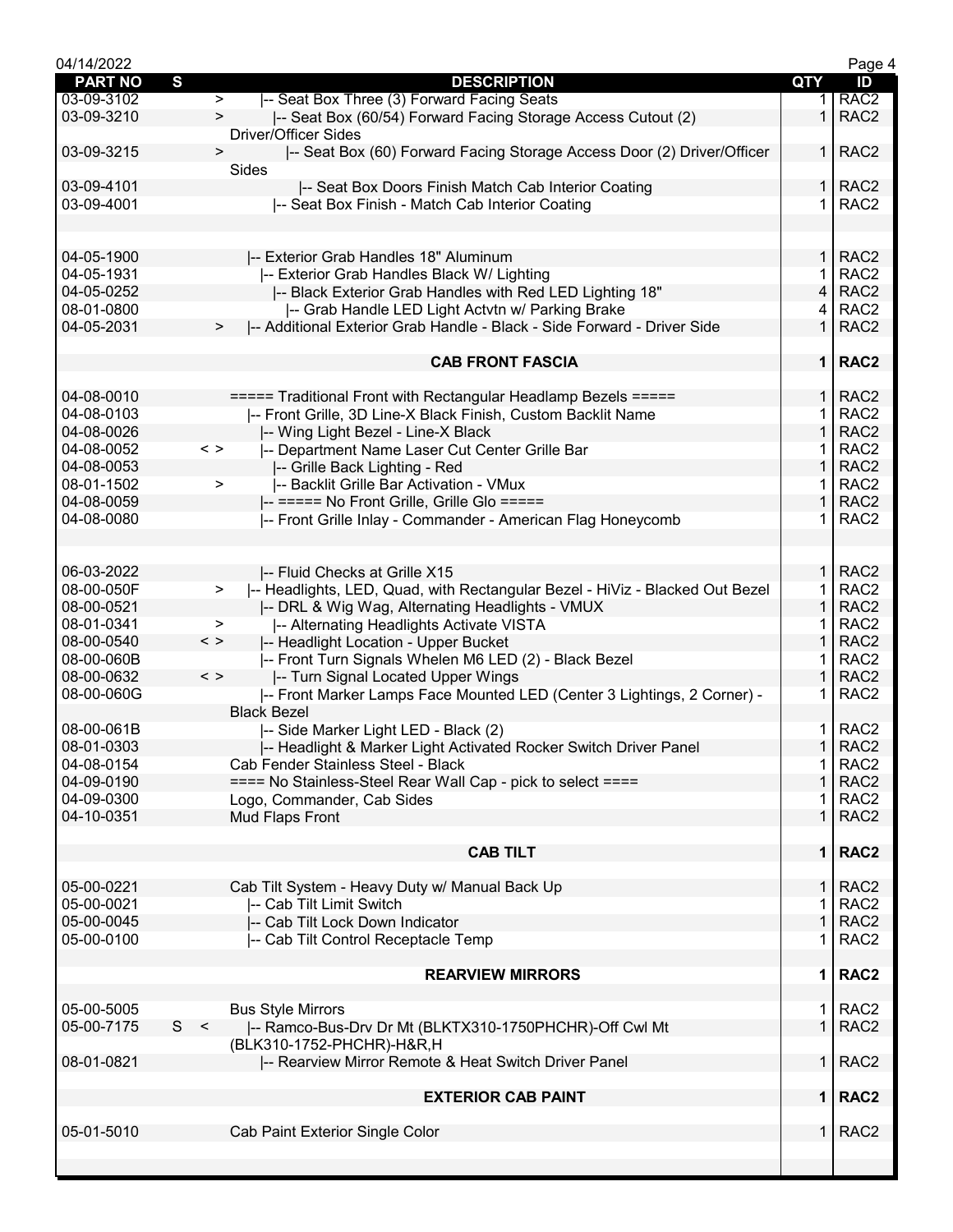| 04/14/2022     |                                                                           |                | Page 5           |
|----------------|---------------------------------------------------------------------------|----------------|------------------|
| <b>PART NO</b> | S<br><b>DESCRIPTION</b>                                                   | QTY            | ID               |
| 05-01-5021     | -- Cab Paint Lower / Primary<br>$\langle$ >                               | 1.             | RAC <sub>2</sub> |
| 05-01-6051     | -- Cab Undercoating                                                       | 1              | RAC <sub>2</sub> |
| 05-01-7000     | -- Paint Spray Out<br>$\geq$                                              | 1              | RAC <sub>2</sub> |
|                |                                                                           |                |                  |
|                | <b>FRONT AXLE</b>                                                         | $\mathbf 1$    | RAC <sub>2</sub> |
|                |                                                                           |                |                  |
| 07-05-010D     | Front Axle Hendrickson SteerTek 24000#                                    | 1.             | RAC <sub>2</sub> |
| 07-05-0120     | -- Front Wheel Bearing Lube Oil                                           | 1              | RAC <sub>2</sub> |
| 07-05-0276     | -- Front Suspension Hendrickson Parabolic Spring 24,000                   |                | RAC <sub>2</sub> |
| 07-05-0343     |                                                                           | 1              | RAC <sub>2</sub> |
| 07-06-0420     | -- Power Steering Gear TRW TAS 85 w/Assist- 20K and up -X15 Steertek      |                |                  |
|                | -- Chassis Alignment                                                      | 1              | RAC <sub>2</sub> |
| 07-07-0001     | -- 425 Front Tires<br>$\geq$                                              | 1              | RAC <sub>2</sub> |
| 07-07-0201     | -- (2) Steer Tires 425/65R 22.5 Michelin XFE "L"<br>>                     | 1              | RAC <sub>2</sub> |
| 07-06-0436     | -- Counter Acting Balancing Beads<br>$\,>\,$                              | $\overline{2}$ | RAC <sub>2</sub> |
| 07-07-074A     | -- (2) Front Wheels Alcoa Polished 22.5 x 12.25 Aluminum<br>>             | 1              | RAC <sub>2</sub> |
| 07-06-0522     | -- Front Cramp Angle 45 Degrees                                           | 1              | RAC <sub>2</sub> |
| 07-07-0940     | -- ==== No Run Flat Tire Safety Ring ====                                 | 1              | RAC <sub>2</sub> |
| 07-07-0921     | -- Wheel Covers, Textured Black, Front Wheels                             | 1              | RAC <sub>2</sub> |
| 07-07-0940     | -- ==== No Run Flat Tire Safety Ring ====                                 | 1              | RAC <sub>2</sub> |
| 07-08-0203     | -- Front Brakes Meritor EX225 Disc 17"                                    | 1              | RAC <sub>2</sub> |
|                |                                                                           |                |                  |
|                |                                                                           |                |                  |
| 07-05-0315     | 4 Spoke Steering Wheel with ESC Tilt/Telescopic 18"                       | 1.             | RAC <sub>2</sub> |
|                | <b>REAR AXLE</b>                                                          | $\mathbf{1}$   | RAC <sub>2</sub> |
|                |                                                                           |                |                  |
| 07-06-0112     | > Rear Axle, Tandem, 63000# Meritor RT-58-185                             | 1.             | RAC <sub>2</sub> |
| 07-06-0282     | -- Rear Suspension Hendrickson ULTIMAAX UMX 63000#                        | 1              | RAC <sub>2</sub> |
| 07-08-0110     | $\langle$ >                                                               | 1              | RAC <sub>2</sub> |
|                | -- Electronic Stability Control Tandem Axle - Two Valve System            |                |                  |
| 07-05-0500     | -- Mud/Snow Switch<br>$\langle$ $>$                                       | 1              | RAC <sub>2</sub> |
| 07-08-0252     | -- Rear Brakes S-Cam Drum 16.5" x 8.6"<br>$\, > \,$                       | $\overline{2}$ | RAC <sub>2</sub> |
| 07-06-0300     | -- Rear Shock Absorbers                                                   | $\overline{c}$ | RAC <sub>2</sub> |
| 07-06-0351     | -- Rear Axle Differential Control w/Interaxle Diff Lock - Tandem Std<br>> | 1              | RAC <sub>2</sub> |
| 08-01-0912     | -- Interaxle Control Activated Vista (Tandem)<br>$\geq$                   |                | RAC <sub>2</sub> |
| 07-07-0452     | I-- (8) Rear Tires 315/80R 22.5 Michelin X WORKS XDY "L"                  | 1              | RAC <sub>2</sub> |
| 07-06-0436     | -- Counter Acting Balancing Beads<br>$\geq$                               | 8              | RAC <sub>2</sub> |
| 07-07-0833     | -- (8) Rear Wheels Alcoa Polished 22.5 x 9.00 Aluminum                    | 1              | RAC <sub>2</sub> |
| 07-07-0620     | -- Valve Stem Extension - Tandem Axle                                     |                | RAC <sub>2</sub> |
| 07-07-0927     | -- Wheel Covers, Textured Black, Tandem Rear Axle                         | 1.             | RAC <sub>2</sub> |
| 07-07-0993     | -- Vehicle Top Speed 65<br>S<br>$\prec$                                   | 1.             | RAC <sub>2</sub> |
| 07-08-0189     | -- Air Tank Brackets - Hot Dipped Galvanized                              | 1              | RAC <sub>2</sub> |
| 07-08-0302     | -- Park Brake Rear w/Supplemental Front                                   |                | RAC <sub>2</sub> |
|                |                                                                           | 1              | RAC <sub>2</sub> |
| 08-02-0130     | -- Park Brake Control Driver Dash                                         |                |                  |
| 07-08-0410     | -- Wabco System Saver 1200                                                | 1              | RAC <sub>2</sub> |
| 07-08-0551     | -- Moisture Ejectors Manual                                               | 1              | RAC <sub>2</sub> |
| 07-08-0570     | -- Air Supply Lines Nylon                                                 | 1              | RAC <sub>2</sub> |
| 07-08-0725     | -- Air Horn Reservoir (1) 1200 Cu In                                      | $\mathbf{1}$   | RAC <sub>2</sub> |
|                |                                                                           |                |                  |
| 07-09-001C     | > Frame Triple Channel 35.00" Frame Width                                 | $\mathbf{1}$   | RAC <sub>2</sub> |
| 07-09-0050     | -- Wheelbase Range 240" - 259"                                            | 1              | RAC <sub>2</sub> |
| 07-09-0071     | -- Rear Overhang<br>$\geq$                                                | 1              | RAC <sub>2</sub> |
| 07-09-0138     | -- Frame/Front Extension Hot Dip Galvanized                               | 1              | RAC <sub>2</sub> |
| 08-09-0200     | -- Galvanized Frame Warranty BR                                           | $\mathbf{1}$   | RAC <sub>2</sub> |
|                |                                                                           |                |                  |
| 07-13-0302     | -- Tow Hooks Painted - Shipped Loose                                      | 1 <sup>1</sup> | RAC <sub>2</sub> |
|                |                                                                           |                |                  |
|                | <b>ENGINE</b>                                                             |                | 1   RAC2         |
| 06-00-0050     | -- Engine Placement                                                       | 1.             | RAC <sub>2</sub> |
| 06-00-1640     | -- Engine, Cummins X15, Base Spec, 2021 - Commander                       | 1              | RAC <sub>2</sub> |
| 06-00-0052     | -- Cummins X12 & X15 Surcharge                                            | 1              | RAC <sub>2</sub> |
|                |                                                                           |                |                  |
|                |                                                                           |                |                  |
|                |                                                                           |                |                  |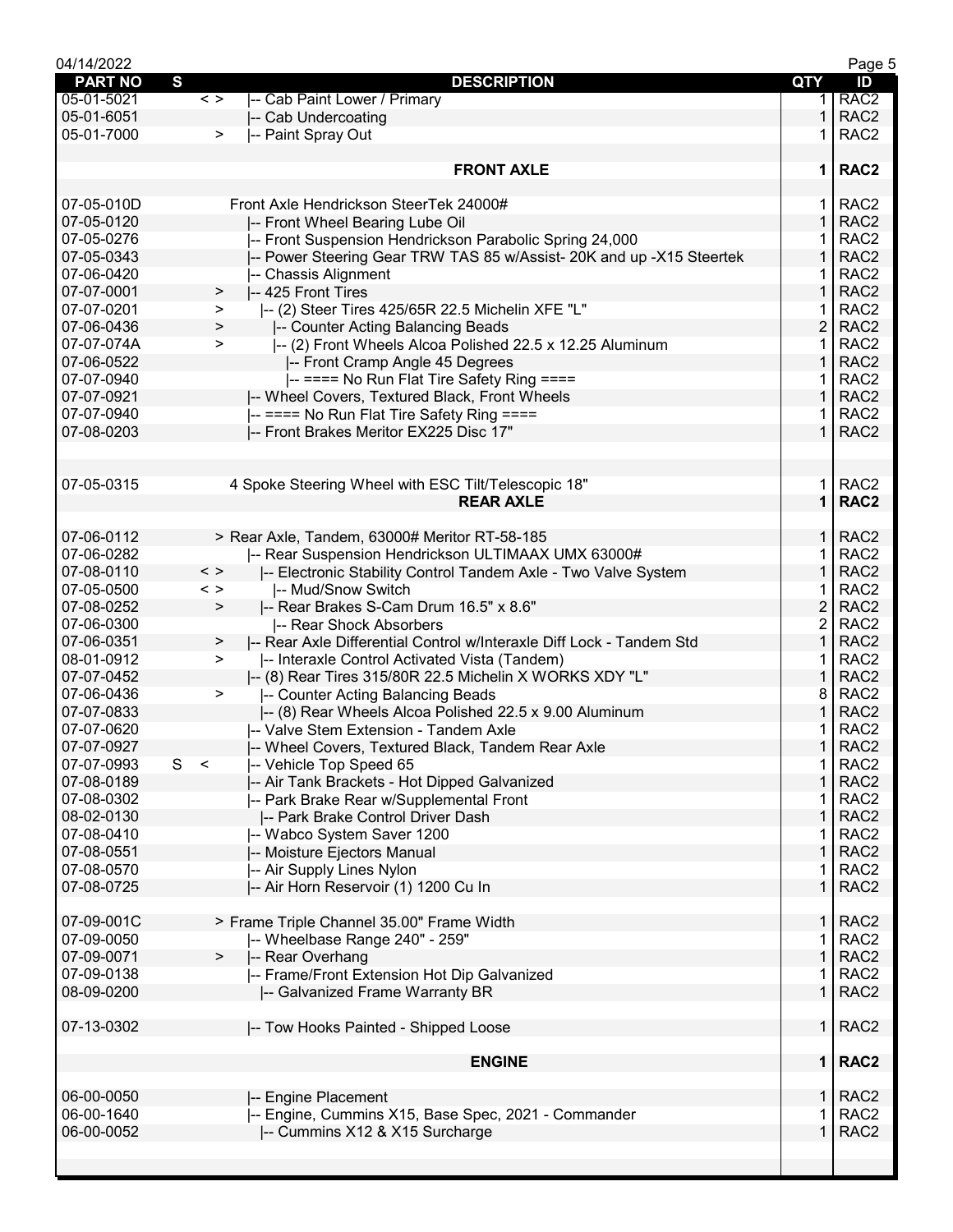| 04/14/2022     |                                                                                  |                | Page 6           |
|----------------|----------------------------------------------------------------------------------|----------------|------------------|
| <b>PART NO</b> | S<br><b>DESCRIPTION</b>                                                          | QTY            | ID               |
| 06-00-1644     | -- 600HP Cummins X15                                                             | 1.             | RAC <sub>2</sub> |
| 06-02-1130     | -- Fan Clutch - X15                                                              | 1              | RAC <sub>2</sub> |
| 06-04-3000     | -- Fan Clutch Programming - Standard                                             |                | RAC <sub>2</sub> |
| 06-02-1526     | -- Auxiliary Engine Brake Compression Brake (JAKE)<br>>                          | 1              | RAC <sub>2</sub> |
| 08-01-0206     | -- Auxiliary Engine Brake Control On/Off & Low/Med/Hg Switch Driver<br>$\, > \,$ | 1              | RAC <sub>2</sub> |
|                | Panel VMUX                                                                       |                |                  |
| 06-02-2005     | I-- AC Compressor X15, ISM & Export ISL                                          | 1.             | RAC <sub>2</sub> |
| 06-03-1010     | -- Engine High Idle Speed 1250 RPM                                               | $\mathbf{1}$   | RAC <sub>2</sub> |
| 06-03-1023     | -- Engine High Idle Control Manual & Automatic VISTA                             | 1              | RAC <sub>2</sub> |
| 06-05-3030     |                                                                                  | 1              | RAC <sub>2</sub> |
|                | -- Engine Air Intake Filtration and Restriction X15                              | 1              | RAC <sub>2</sub> |
| 06-06-3760     | I-- Engine Exhaust System One Piece Officer Side, 565-605 hp, X15, 2021          |                |                  |
| 06-06-4006     | -- DEF Tank - Commander                                                          | 1              | RAC <sub>2</sub> |
| 06-06-4100     | -- DEF Tank Access Fill Door                                                     | 1              | RAC <sub>2</sub> |
| 06-08-0100     | -- Engine Exh Acc Temp Mitigation                                                | 1              | RAC <sub>2</sub> |
| 06-08-0200     | -- Engine Exhaust Wrap                                                           | 1              | RAC <sub>2</sub> |
| 08-02-0140     | -- DPF Control Regeneration Switch & Inhibit Switch Covered                      | $\mathbf{1}$   | RAC <sub>2</sub> |
| 06-04-2006     | -- Engine Cooling System- X 15.0L                                                | 1              | RAC <sub>2</sub> |
| 06-04-4010     | -- Coolant Valve Shut Off Valve w/Connection - For Additional Heater             | 1              | RAC <sub>2</sub> |
| 06-05-1005     | -- Engine Pump Heat Exchanger X15                                                |                | RAC <sub>2</sub> |
|                |                                                                                  |                |                  |
|                | <b>TRANSMISSION</b>                                                              | $\mathbf 1$    | RAC <sub>2</sub> |
|                |                                                                                  |                |                  |
| 07-01-0108     | -- Transmission Allison 4500 EVS                                                 | 1.             | RAC <sub>2</sub> |
| 07-01-0500     | -- Transmission Fluid - Standard                                                 | $\mathbf{1}$   | RAC <sub>2</sub> |
| 07-02-0008     | -- Transmission GEN V-E Push Button Key Pad                                      | 1.             | RAC <sub>2</sub> |
| 07-02-0013     | -- Transmission 1 o'clock PTO                                                    | 1              | RAC <sub>2</sub> |
| 07-02-0053     | -- Transmission Mode Programming 5th Startup/6th Mode<br>$\langle$ $>$           |                | RAC <sub>2</sub> |
| 07-02-0066     | -- Transmission Feature Programming I/O Package 198/Pumper                       | 1              | RAC <sub>2</sub> |
| 07-02-0253     | -- Driveline Spicer 1810 HD                                                      | 1              | RAC <sub>2</sub> |
|                |                                                                                  |                |                  |
| 07-04-0108     |                                                                                  |                | RAC <sub>2</sub> |
|                | -- Fuel Filter/Water Separator Cummins FS1065                                    | 1.             |                  |
| 07-04-0312     | -- Fuel Tank 68 Gallon/257 Liter - Dual Fill                                     | $\mathbf{1}$   | RAC <sub>2</sub> |
| 07-04-0216     | -- Fuel Lines Aramid Braid                                                       | 1              | RAC <sub>2</sub> |
| 07-04-0225     | -- Fuel Shutoff Valve (2) at Filter                                              | 1              | RAC <sub>2</sub> |
| 07-04-0230     | -- Fuel Cooler Rearward of Battery Box                                           |                | RAC <sub>2</sub> |
|                |                                                                                  |                |                  |
| 08-00-0402     | -- Alternator Leece-Neville 320 Amp                                              | 1.             | RAC <sub>2</sub> |
|                | <b>ELECTRICAL SYSTEM</b>                                                         | $\mathbf 1$    | RAC <sub>2</sub> |
|                |                                                                                  |                |                  |
| 08-00-0100     | > Electrical System 12V DC Weldon V-MUX                                          | $\mathbf 1$    | RAC <sub>2</sub> |
| 08-01-0050     | -- Driver VISTA Display Weldon Vista IV                                          | 1              | RAC <sub>2</sub> |
| 08-01-0054     | -- Driver Panel / Switch Panel (6 Switches) Under the Vista Screen               | 1              | RAC <sub>2</sub> |
| 08-09-0249     | I-- V-MUX WARRANTY - 4 YEAR                                                      |                | RAC <sub>2</sub> |
|                |                                                                                  |                |                  |
|                |                                                                                  |                |                  |
| 08-02-0521     | -- ====No PWR Cable for Additional Pwr Studs====                                 | 1 <sup>1</sup> | RAC <sub>2</sub> |
|                |                                                                                  |                |                  |
|                |                                                                                  |                |                  |
| 08-03-0110     | -- Communication Antenna Base Cab Roof - RBM Supplied<br>$\,<\,$                 | $\overline{2}$ | RAC <sub>2</sub> |
| 08-03-0120     | -- Communication Antenna Cable Routing Under Officer Front Seat                  | $\overline{2}$ | RAC <sub>2</sub> |
|                |                                                                                  |                |                  |
| 08-04-1200     |                                                                                  |                | RAC <sub>2</sub> |
|                | -- Radio WB/AM/FM/CD - Console Mount<br>>                                        | 1              |                  |
| 08-04-2100     | -- Four (4) Speakers                                                             | 1              | RAC <sub>2</sub> |
|                |                                                                                  |                |                  |
| 08-02-0610     | -- Weldon VDR/Seat Belt Warn - VISTA                                             | $\mathbf 1$    | RAC <sub>2</sub> |
|                |                                                                                  |                |                  |
| 08-01-001C     | -- Commander Digital Gauge Composite Dash                                        | 1.             | RAC <sub>2</sub> |
| 08-01-001J     | -- Instrumentation Standard Digital Display With DEF                             | $\mathbf 1$    | RAC <sub>2</sub> |
|                |                                                                                  |                |                  |
| 08-00-0340     | 6 Battery System                                                                 | 1.             | RAC <sub>2</sub> |
|                |                                                                                  |                |                  |
|                |                                                                                  |                |                  |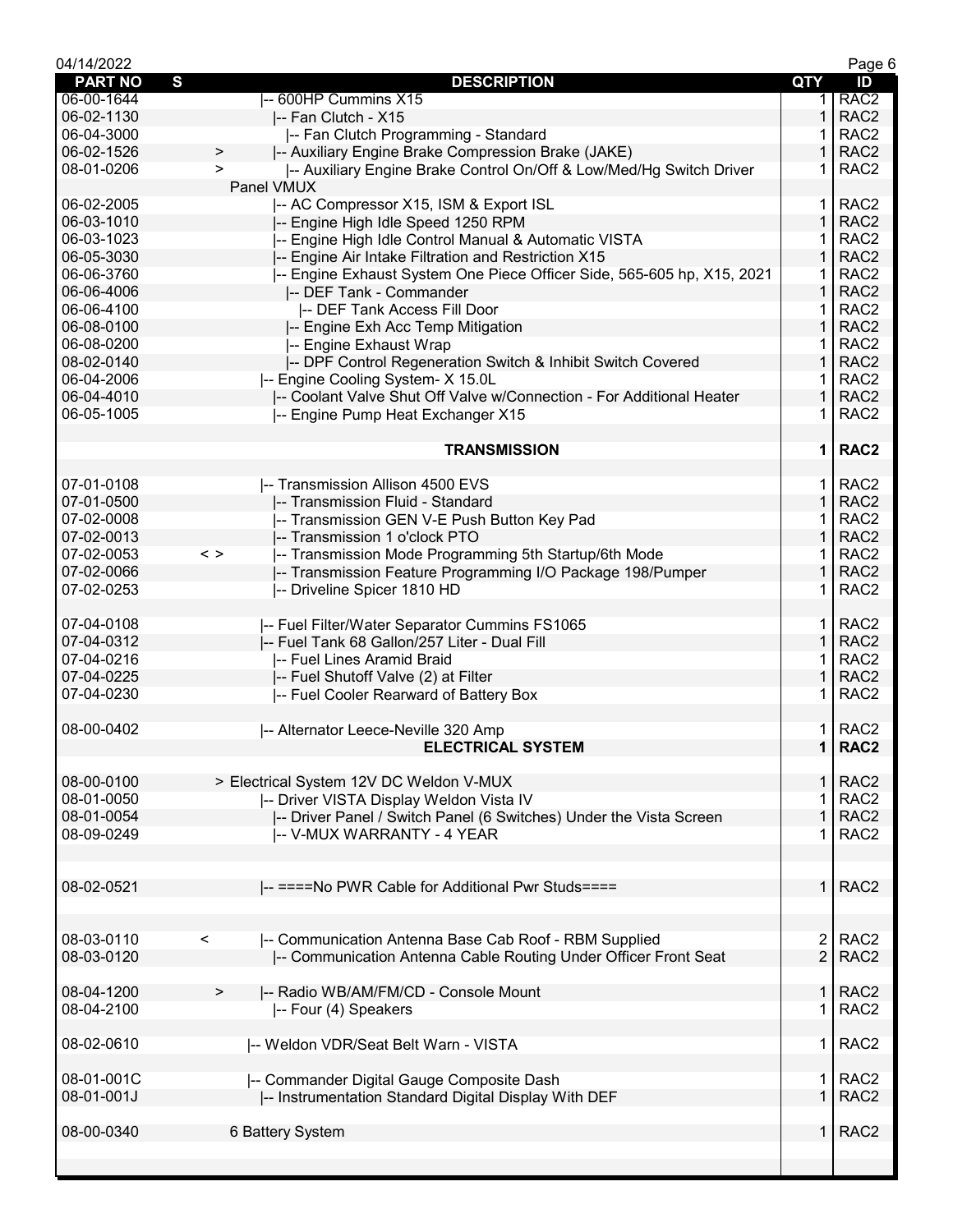| 04/14/2022     |                                                                             |                | Page 7           |
|----------------|-----------------------------------------------------------------------------|----------------|------------------|
| <b>PART NO</b> | S<br><b>DESCRIPTION</b>                                                     | QTY            | ID               |
| 08-00-0322     | -- Batteries (6) Group 31                                                   | 1.             | RAC <sub>2</sub> |
| 08-00-023A     | -- Battery Box Driver/Officer Side Hot dipped Galvinized Steel w/Covers - 6 | $\mathbf 1$    | RAC <sub>2</sub> |
|                | <b>Battery</b>                                                              |                |                  |
|                |                                                                             |                |                  |
| 08-00-0248     | -- Battery Cables (6)                                                       | 1              | RAC <sub>2</sub> |
| 08-00-0251     | -- Battery Jumper Studs Front Driver Lower Step                             | 1              | RAC <sub>2</sub> |
| 08-01-0034     | -- 2 Position Battery Master - Driver's Kick Plate                          | $\mathbf{1}$   | RAC <sub>2</sub> |
| 08-01-0036     | -- Ignition Switch                                                          | 1.             | RAC <sub>2</sub> |
| 08-01-0040     | -- Power & Ground Stud 40A Batt Direct / 15A Ignition<br>>                  | $\mathbf{1}$   | RAC <sub>2</sub> |
|                |                                                                             |                |                  |
|                |                                                                             |                |                  |
|                |                                                                             |                |                  |
|                |                                                                             |                |                  |
|                |                                                                             |                |                  |
| 08-00-072D     | -- Ground Lights LED Whelen 3SC0CDCR                                        |                | 4 RAC2           |
|                |                                                                             | $\overline{4}$ | RAC <sub>2</sub> |
| 08-01-0751     | -- Ground Lights Activation with Park Brake                                 |                |                  |
|                |                                                                             |                |                  |
|                |                                                                             |                |                  |
| 08-00-0735     | -- Cab Step Lights LED (1 Per Step)                                         | 4              | RAC <sub>2</sub> |
| 08-01-0753     | -- Step Lights Activated Respective Side                                    | $\overline{4}$ | RAC <sub>2</sub> |
|                |                                                                             |                |                  |
|                |                                                                             |                |                  |
|                |                                                                             |                |                  |
|                |                                                                             |                |                  |
| 08-00-074F     | I-- Interior Dr Wrng Lts Weldon 15" Amber Drct Flash Mtd Blw Grab Hdl       | $\overline{4}$ | RAC <sub>2</sub> |
|                | <b>DOOR JAMB WARNING LIGHTS</b>                                             | 1              | RAC <sub>2</sub> |
|                |                                                                             |                |                  |
|                |                                                                             |                |                  |
|                |                                                                             |                |                  |
|                |                                                                             |                |                  |
| 08-00-0783     | -- Engine Compartment Work Light LED (2)                                    | 1.             | RAC <sub>2</sub> |
|                |                                                                             |                |                  |
|                |                                                                             |                |                  |
|                |                                                                             |                |                  |
| 08-00-0791     | -- Interior Overhead LED Lighting - Red/Clear                               | $\mathbf{1}$   | RAC <sub>2</sub> |
|                |                                                                             |                |                  |
|                |                                                                             |                |                  |
|                |                                                                             |                |                  |
|                |                                                                             |                |                  |
|                |                                                                             |                |                  |
|                |                                                                             |                |                  |
|                |                                                                             |                |                  |
| 08-00-4090     | > Dr Open/Hazard Wrn Lt, Flash, Whelen 3SR00FRR LED Rnd (Do Not Move        | 1.             | RAC <sub>2</sub> |
|                | Appar                                                                       |                |                  |
|                |                                                                             |                |                  |
|                |                                                                             |                |                  |
|                |                                                                             |                |                  |
| 08-01-2010     | Back-Up Alarm Ecco 575                                                      | 1              | RAC <sub>2</sub> |
|                |                                                                             |                |                  |
|                |                                                                             |                |                  |
| 08-02-0660     |                                                                             | 1.             | RAC <sub>2</sub> |
|                | -- === NO Captium System - Pick to Select ===                               |                |                  |
|                |                                                                             |                |                  |
|                | <b>HAAS Alert System</b>                                                    | $\mathbf 1$    | RAC <sub>2</sub> |
|                |                                                                             |                |                  |
| 08-02-0770     | -- HAAS Alert System, HA-5                                                  | 1              | RAC <sub>2</sub> |
| 08-02-0775     | I-- HAAS - 5 Year Subscription                                              | 1              | RAC <sub>2</sub> |
|                |                                                                             |                |                  |
| 08-02-0771     | -- ===== No R2R (Responder to Responder) - Pick to Select =====             | 1              | RAC <sub>2</sub> |
|                |                                                                             |                |                  |
|                |                                                                             |                |                  |
|                |                                                                             |                |                  |
| 08-05-1100     | Aerial Interface - Rosenbauer Aerial - Multiplex                            | $\mathbf{1}$   | RAC <sub>2</sub> |
|                |                                                                             |                |                  |
| 08-05-1149     | $\left  \text{---} \right $ ==== No Aerial Mount ====                       | 1              | RAC <sub>2</sub> |
| 08-05-2003     | $\,<\,$<br>-- Aerial Pre Wire - V-Mux                                       | $\mathbf{1}$   | RAC <sub>2</sub> |
| 08-05-2022     | $\prec$<br>-- Cobra Aerial - Mid-Mount                                      |                | RAC <sub>2</sub> |
|                |                                                                             |                |                  |
| 08-06-0022     |                                                                             | 1.             | RAC <sub>2</sub> |
|                | > Camera System with V-Mux                                                  |                |                  |
|                |                                                                             |                |                  |
|                |                                                                             |                |                  |
|                |                                                                             |                |                  |
|                |                                                                             |                |                  |